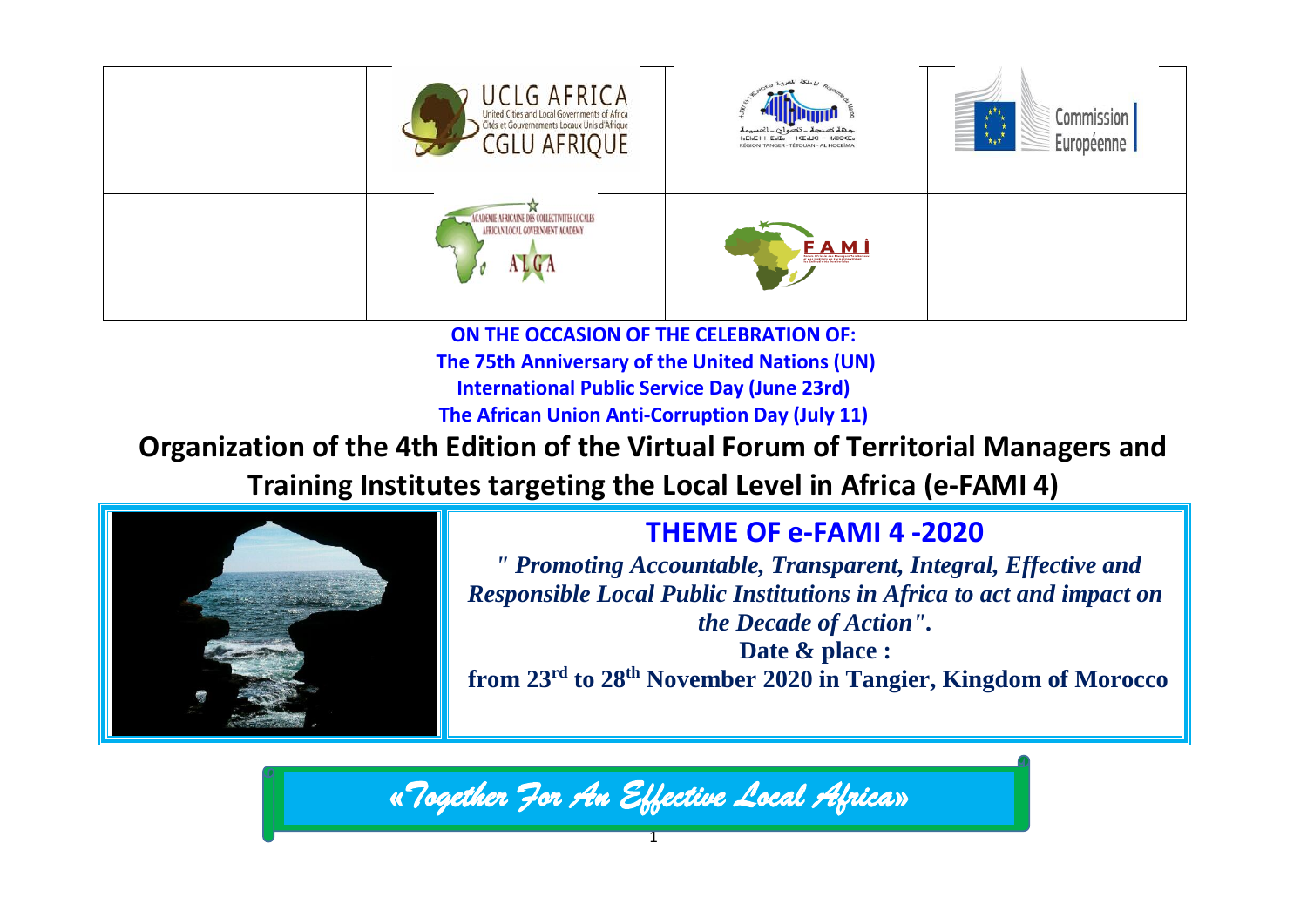# **CONCEPTUAL NOTE**

### **CONTEXT AND JUSTIFICATION**

During the celebration of the World Public Service Day in 2018 and the organization of the Public Service Forum, in the Kingdom of Morocco, in Marrakech, under the High Patronage of HIS MAJESTY THE KING MOHAMMED VI, the United Nations Department of Economic and Social Affairs (UN DESA), the African Union Specialized Technical Committee No. 8 on Public Service, Local Government, Urban Development and Decentralization, The Islamic Educational, Scientific and Cultural Organization (ISESCO), the Ministry in charge of Reforming the Administration and Public Service of the Kingdom of Morocco, United Cities and Local Governments of Africa (UCLG-Africa) and its African Academy of Local Governments(ALGA) organized a side event on 22 June 2018, on "Transparency, Integrity and the Fight against Corruption": a key requirement for the achievement of Sustainable Development". At the end of this event, the participants presented and adopted a Declaration, of which the following is an extract:

"Stressing the scope of the commitment of African Heads of State and Government on the occasion of the United Nations General Assembly High-Level Meeting in favor of the rule of law, an essential condition for the prevention and repression of corruption;

"Inspired by the noble collective ideals expressed in the African Union's Agenda 2063 for as peoples for a corruption-free Africa, where good democratic and participatory governance and respect for human rights prevail;

"Conscious of the negative impact of corruption and its detrimental effects both on human development, economic growth, competitiveness, the functioning, image and reputation of democratic institutions, which are essential factors for the stability of national and local institutions as well as for the establishment of social justice ;

"Bearing in mind that the Member States of the African Union have proclaimed 11 July each year as "African Anti-Corruption Day" and dedicated 2018 as the African Year of the Fight against Corruption with the theme "Overcoming Corruption: A Sustainable Path for Africa's Development";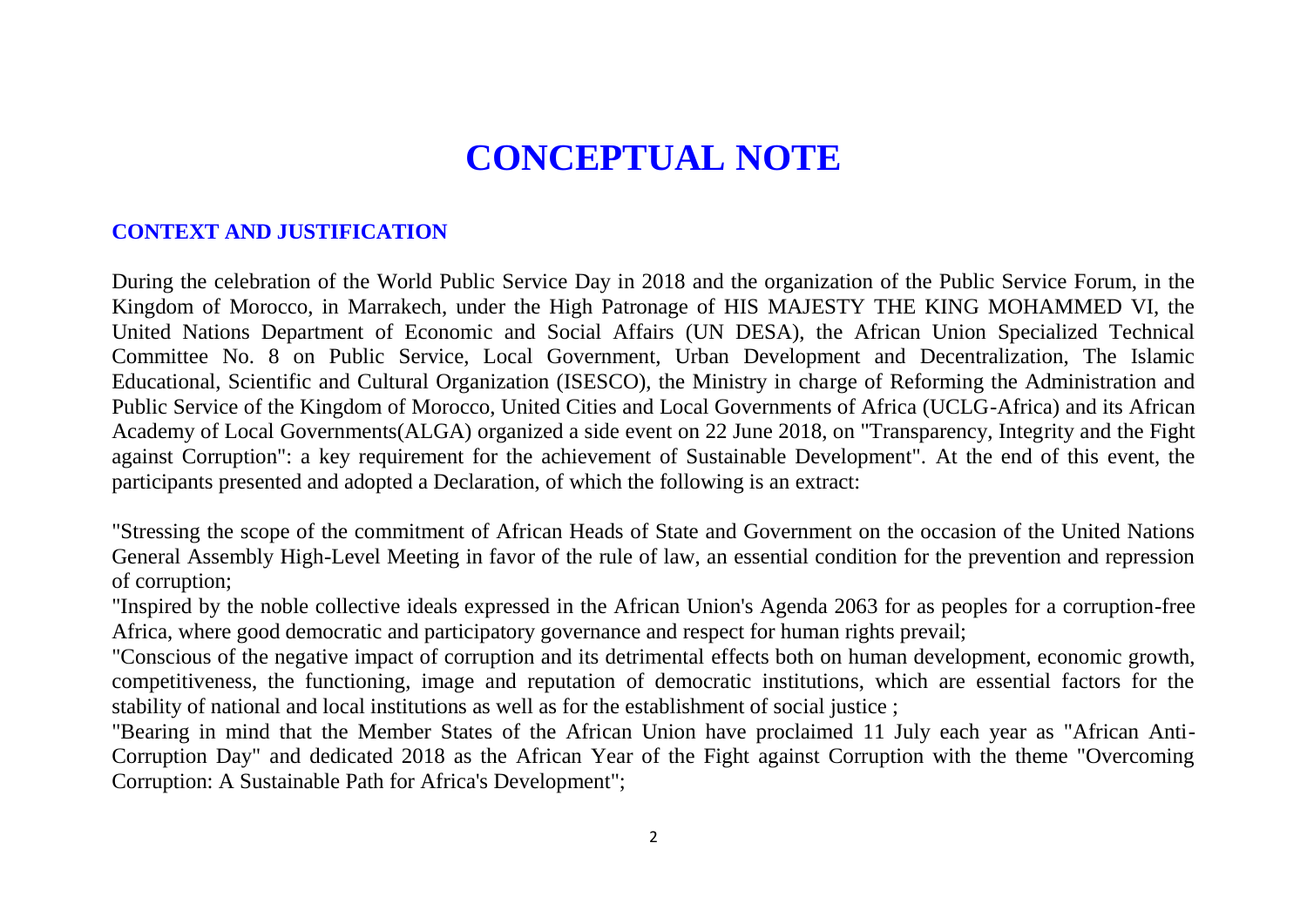"Adhering to the standards of good governance set out in African and international instruments relating to the fight against corruption, the promotion of transparency and integrity, in particular the various protocols and charters of the African Union relating to the fight against corruption, the promotion of public service and decentralization, the United Nations Convention against Corruption, as well as the strategies developed by the Member States of the African Union to

that corrupt practices do not undermine the achievement of sustainable development goals in 2030;

"Welcoming the efforts of the Member States of the African Union in the implementation of these instruments and the willingness of the Heads of State and Government to respect commitments concerning the prevention and fight against corruption and the promotion of transparency and integrity in the governance of the territories;

"Recalling that approximately 65% of the Sustainable Development Goals (SDOs) must be implemented at the level of cities and territories, which requires a firm commitment by States and the international community to apply the principle of subsidiarity and the recognition of the inescapable role of local and regional governments in the effective implementation of SDOs on the ground;

"Convinced of the need to act now, and first and foremost at the level of cities and territories, to promote the advent of peaceful and inclusive societies for sustainable development, to ensure access to justice for all and to establish effective, accountable and inclusive institutions at all levels".

The Declaration also contains provisions targeting the main actors (the international community, States and national, regional and local governments) concerned by this dynamic, which is certainly full of praiseworthy ambitions, but without forgetting the challenges, complexities and pitfalls which are likely to make its implementation difficult and arduous.

Indeed, it should be recalled that, at the global level, the entire international community has been working since 2015 to implement and make concrete the Sustainable Development Goals (SDOs), through 17 objectives, 169 targets and more than 200 indicators to meet the major challenges of our time by 2030. Among these goals is SDO 16, which calls for promoting peaceful and inclusive societies for sustainable development, ensuring access to justice for all, and building effective, accountable and inclusive institutions at all levels. The targets are as follows: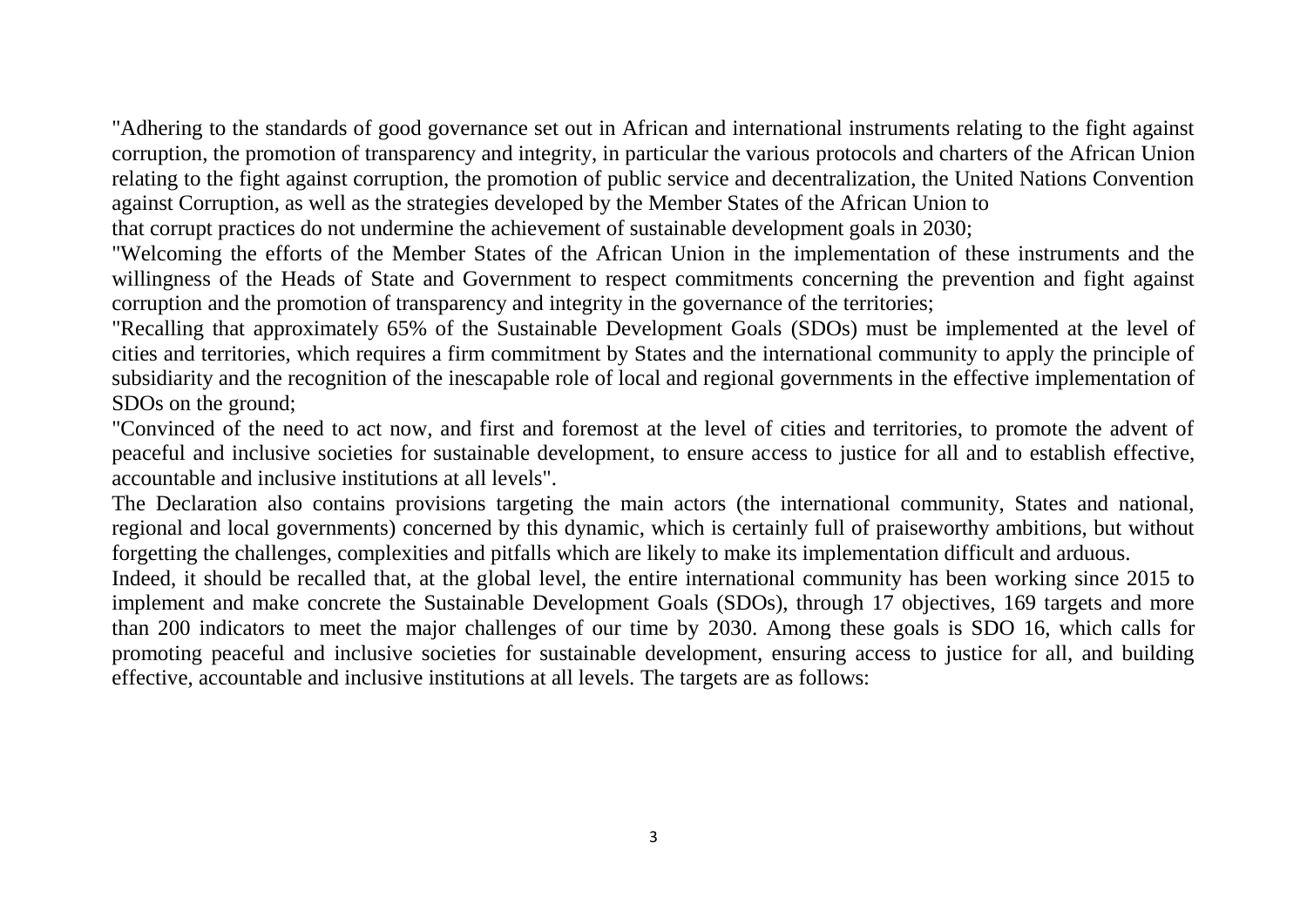| <b>16.1</b> | Significantly reduce, worldwide, all forms of violence and associated mortality rates.                                                                                                                                                |                                                   |
|-------------|---------------------------------------------------------------------------------------------------------------------------------------------------------------------------------------------------------------------------------------|---------------------------------------------------|
| 16.2        |                                                                                                                                                                                                                                       |                                                   |
|             | End child abuse, exploitation, trafficking and all forms of violence and torture.                                                                                                                                                     |                                                   |
| 16.3        | Promote the rule of law at the national and international levels and ensure equal access to<br>justice for all.                                                                                                                       |                                                   |
| 16.4        | By 2030, significantly reduce illicit financial and arms flows, strengthen the recovery and<br>return of stolen assets and combat all forms of organized crime                                                                        | According to UNODC,<br>Corruption, bribery, theft |
| 16.5        | Significantly reduce corruption and bribery in all its forms.                                                                                                                                                                         | and tax evasion cost                              |
| 16.6        | Building effective, accountable and transparent institutions at all levels.                                                                                                                                                           | developing countries <sup>1</sup>                 |
| 16.7        | Ensure that dynamism, openness, participation and representation at all levels characterize<br>decision-making.                                                                                                                       | US\$1.26 trillion per year                        |
| 16.8        | Broaden and strengthen the participation of developing countries in the institutions<br>responsible for governance at the global level.                                                                                               |                                                   |
| 16.9        | By 2030, provide legal identity for all, including birth registration                                                                                                                                                                 |                                                   |
| 16.10       | Ensure public access to information and protect fundamental freedoms, in accordance with<br>national legislation and international agreements.                                                                                        |                                                   |
| <b>16.a</b> | strengthen relevant national institutions, including through international cooperation, for<br>building capacities at all levels, in particular in developing countries, for preventing<br>violence and combating terrorism and crime |                                                   |
| 16.b        | promote and enforce non-discriminatory laws and policies for sustainable  Promote<br>peaceful and inclusive societies for sustainable development                                                                                     |                                                   |

 $\overline{\phantom{a}}$ 

<sup>1</sup> *[www.undp.org](http://www.undp.org/)*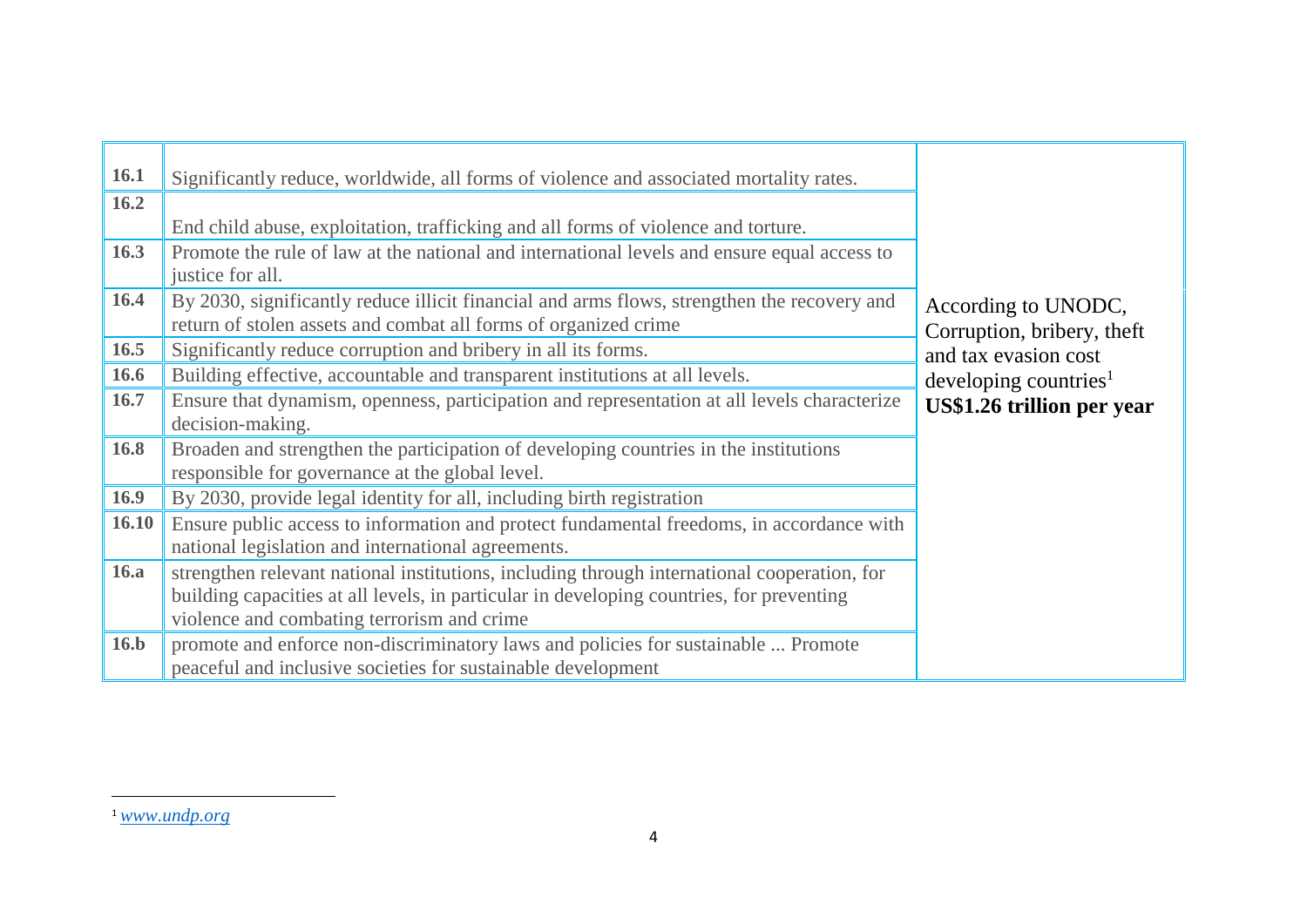SDOs are not just for some countries, but for all countries - rich and poor alike. It is fundamentally about rethinking everything we do. At the end of the day, it's not just about governance; governance that produces results for societies, individuals, citizens, communities and territories, on the one hand, and whose legitimacy depends on its overall effectiveness and the effectiveness and performance of the policies on which it is based, on the other<sup>2</sup>. It also depends and relies on inclusiveness in societies where people will only accept transformation if their voice is heard (leaving no one, no territory, behind) and if we get out of the logic of silos<sup>3</sup>.

At the African level, African Charter on the Values and Principles of Decentralisation, Local Governance and Local Development, adopted in Malabo (2014), which includes among its objectives the promotion, protection and promotion of the principles and values of decentralization, local governance and local development.

the stimulation of Decentralization, Local Governance and Local Development in Africa, is inspired by the following Core Values (Article 4):

| <b>a.</b> Community participation and inclusiveness.<br><b>b.</b> Solidarity.<br><b>c.</b> Respect for human and peoples' rights.<br><b>d.</b> Diversity and tolerance.<br><b>e.</b> Justice, equality and equity. | <b>f.</b> Integrity.<br><b>g.</b> Civic responsibility and citizenship.<br><b>h.</b> Transparency and accountability.<br><b>i.</b> Responsiveness. |
|--------------------------------------------------------------------------------------------------------------------------------------------------------------------------------------------------------------------|----------------------------------------------------------------------------------------------------------------------------------------------------|
|--------------------------------------------------------------------------------------------------------------------------------------------------------------------------------------------------------------------|----------------------------------------------------------------------------------------------------------------------------------------------------|

 $\overline{a}$ 

<sup>2</sup> *Cf. Assemblée générale des Nations Unies, septembre 2015.*

<sup>3</sup> *Cf. Assemblée générale des Nations Unies, septembre 2015.*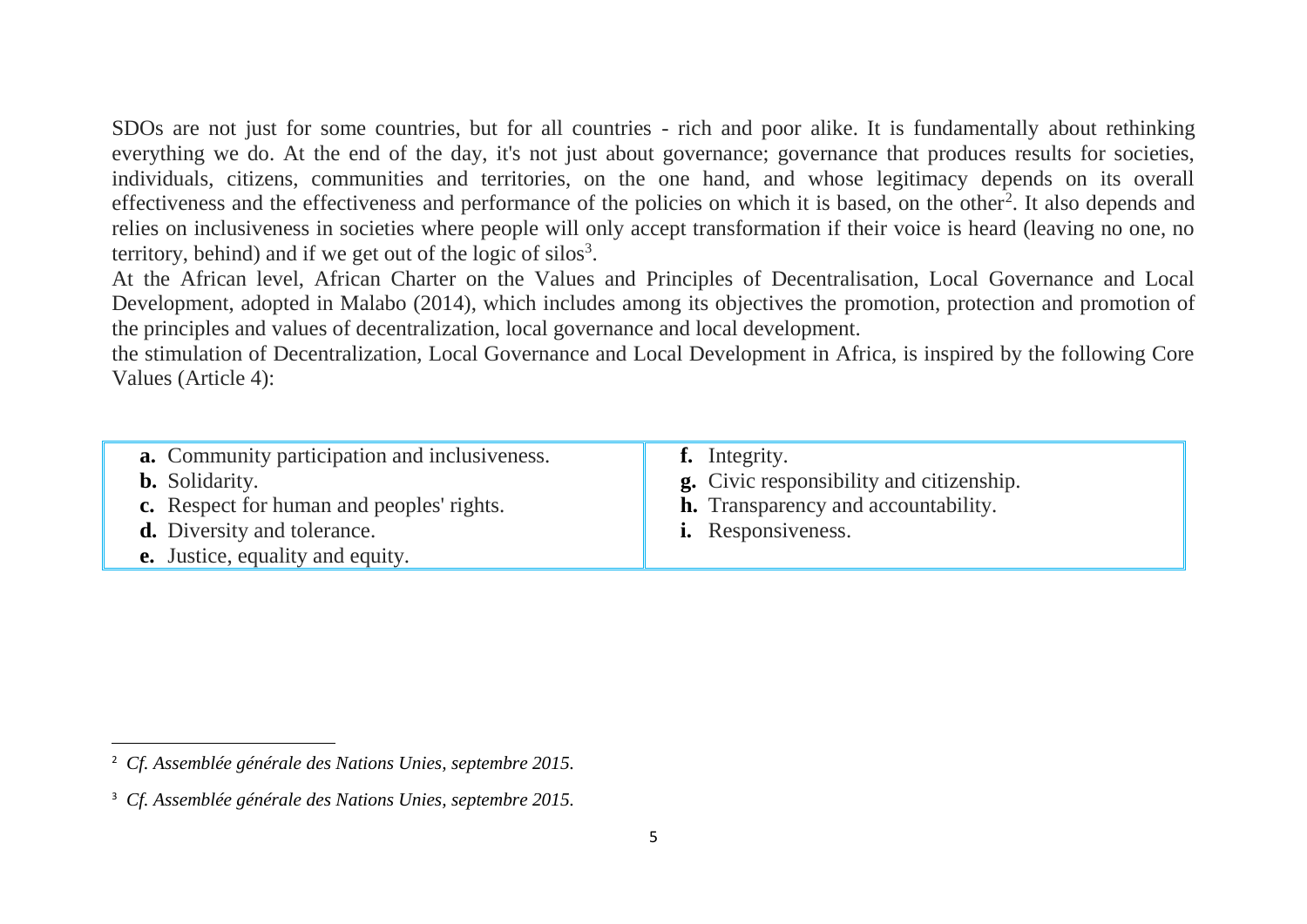The political will exists, legal instruments exist at all levels of governance, actors and stakeholders exist at all levels, institutions/organizations and structures are created, commitments are made, human, financial, technical and technological resources are allocated, mobilized and assigned... And yet reality shows that there are serious problems at the level of public institutions, particularly at the sub-national level, in terms of leadership, institutions, organizations, management, behaviours, accountability, results and impact on the sustainable development of the World We Want and the Africa We Want.

**According to the UN Secretary General, Mr. António Guterres,** our world is **"at a crossroads on different fronts"**, whether it be "the climate emergency, growing inequalities, rising hatred and intolerance, and the alarming number of threats to peace and security"<sup>4</sup>, in addition to the mistrust of public institutions, Lack of trust in political leaders, galloping urbanization, hunger, migratory flows, unemployment and youth idleness, gender inequalities, the digital revolution, but also digital chaos, corruption and unethical behavior especially in the public sphere, etc. All these are areas that require urgent collective attention

Indeed, despite the progress made in several areas, and according to the 2019<sup>5</sup> SDO Progress Report, the pace is not fast enough to achieve the goals by 2030. Similarly, the World Report on Sustainable Development by the Group of 15 eminent scientists and specialists stresses that "despite initial efforts, the world is not on track to meet most of the 169 targets that make up the SDGs". Four facts are of particular concern to experts: growing inequalities, climate change, biodiversity loss, and increasing amounts of waste from human activity.

In 2020, the international community has entered a decisive decade for present and future generations and for all life on this planet and it has been decided to make it a decade of action and service for sustainable development.

 $\overline{a}$ 

<sup>4</sup> *[www.un.org/press](http://www.un.org/press)*

<sup>5</sup> [https://unstats.un.org/sdgs/report/2019/The-Sustainable-Development-Goals-Report-2019\\_French.pdf](https://unstats.un.org/sdgs/report/2019/The-Sustainable-Development-Goals-Report-2019_French.pdf)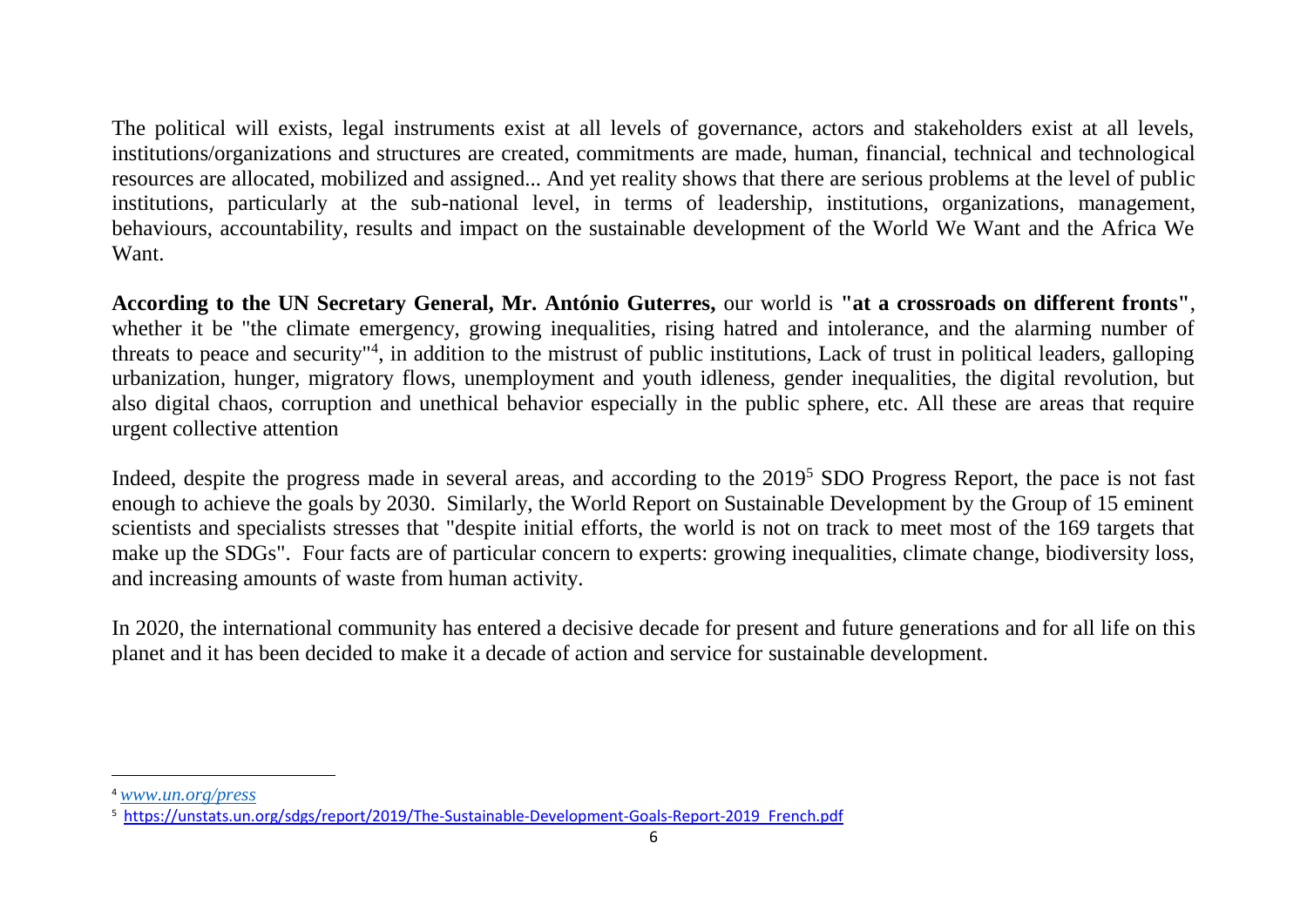**For the African Union,** in its Report on Governance in Africa "Promoting the Common Values of the African Union" (2019), significant progress on some of the common values of the African Union as well as the aspirations of Agenda 2063 should be highlighted. Nevertheless, the same Report reveals the persistence of important challenges that require urgent measures to achieve the objectives of democratic reforms and to move resolutely on the path of sustainable development. En 2020, la Communauté internationale est entrée dans une décennie décisive pour le présent et le futur des générations et pour toute vie sur cette planète et il a été décidé d'en faire une décennie d'action et de service pour le développement durable.

**For the African Union,** in its Report on Governance in Africa "Promoting the Common Values of the African Union" (2019), significant progress on some of the common values of the African Union as well as the aspirations of Agenda 2063 should be highlighted. Nevertheless, the same Report reveals the persistence of important challenges that require urgent measures to achieve the objectives of democratic reforms and to move resolutely on the path of sustainable development.

...Many African leaders have articulated national visions and innovative programmes. Although most African countries have adopted a culture of planning, more efforts need to be made to translate these plans into reality and assimilate them to achieve positive development results. It is encouraging to note that AU member states have embarked on constitutional reforms for more democracy, freedom and political pluralism. Indeed, many countries have reintroduced multiparty politics, adopted presidential term limits, held regular and competitive parliamentary and presidential elections, strengthened the oversight functions of parliaments, guaranteed the independence of the judiciary and allowed civil society organizations to function freely.''

The Local Public Institutions embodied by the Territorial Collectivities or the Regional and Local Governments have a decisive role to play in this framework to be a real actor of change able to act and impact the Decade of Action proclaimed, wanted and supported by all the components of the International Community.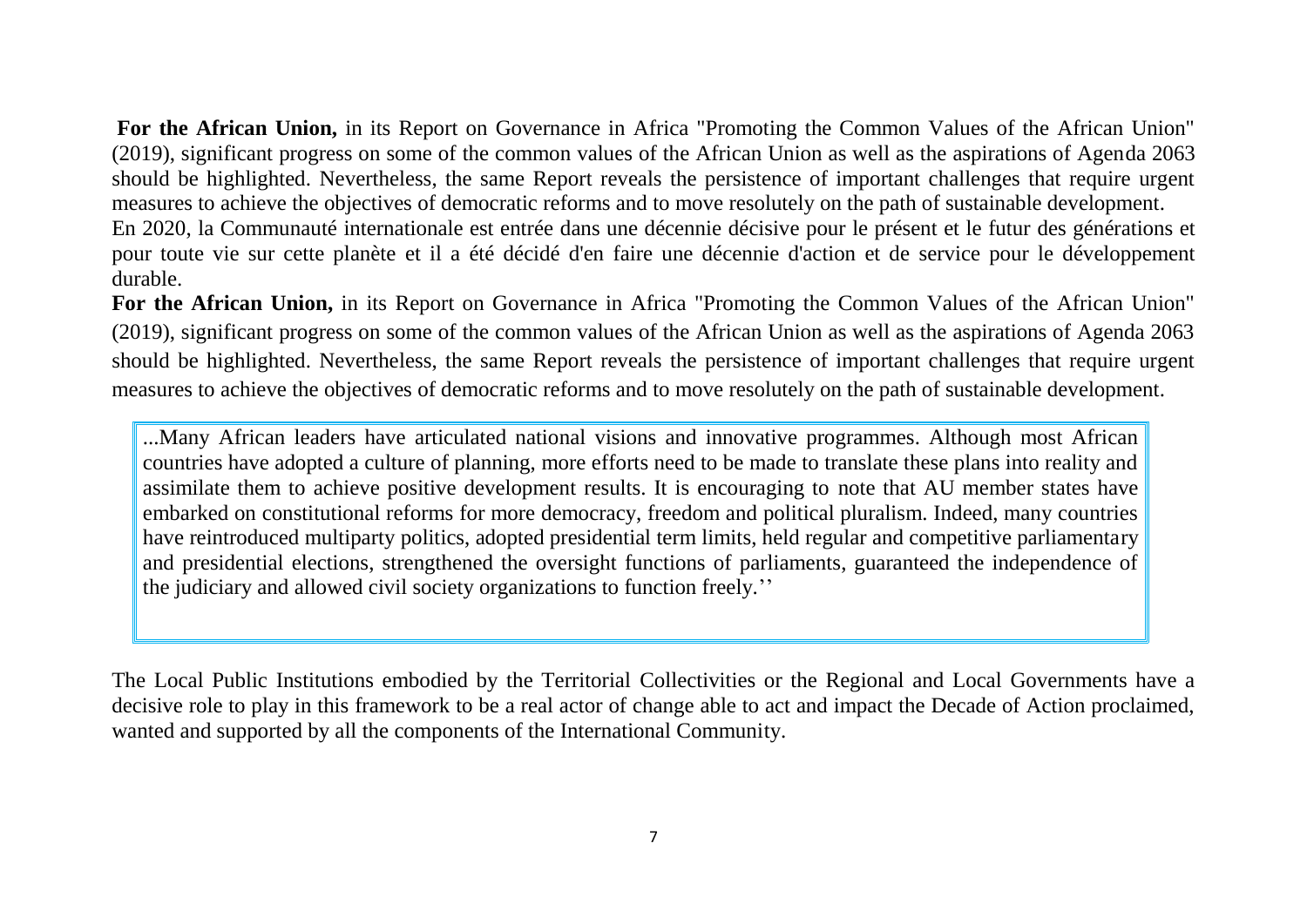During the work of **the first edition of the African Forum of Territorial Managers and Training Institutes targeting the Local Level in Africa (FAMI1)** under the theme **«Human Resources of African Territorial Governments: Time to act, is now!»**Organized in Salé, at the International University of Rabat (IUR), in Morocco, from 18 to 21 September 2017, the participants noted the importance of training and capacity building of Human Resources of Local Authorities, given the place they occupy with public and local authorities in the various countries of Africa and all components of African society. They also insisted on the need to invest in Human Capital in order to anchor the decentralization process, develop local governance and impact territorial and local development.

At the end of the work of the 2nd Edition of the African Forum of Territorial Managers and Training Institutes targeting Territorial Collectivities (FAMI2), held in Saidia, Morocco, on 25 and 26 April 2018, the participants stressed the need, indeed the urgency to invest in African Human Capital at all levels, particularly at the local level, and to mobilize and allocate financial resources to do so.

The 3rd Edition of the African Forum of Territorial Managers and Training Institutes Targeting Territorial Communities (FAMI3), held in Ifrane, Morocco, from 10 to 14 June 2019, focused on the following theme: "Financing learning, training and capacity building of local elected officials and staff of Territorial Communities in Africa: for Innovative and Sustainable Mechanisms" and led to the elaboration and adoption of Ifrane's call for action for the mobilization and implementation of innovative and sustainable financing for capacity building of elected officials and staff of African Local Governments.

The 4th edition of FAMI which will be organized from November 23rd to 28th, 2020, in Tangier, Morocco, has chosen as general theme: "Promoting Accountable, Transparent, Integral, Effective and Accountable Local Public Institutions in Africa to act and impact the Decade of Action".

This new edition stands out from previous editions for several reasons. First of all, due to the state of health emergency dictated by the Covid-19 pandemic, the FAMI 4 has been postponed several times. Then, given the uncertainty surrounding the question of returning to normality, UCLG-Africa decided to organize this remote edition as a first experience.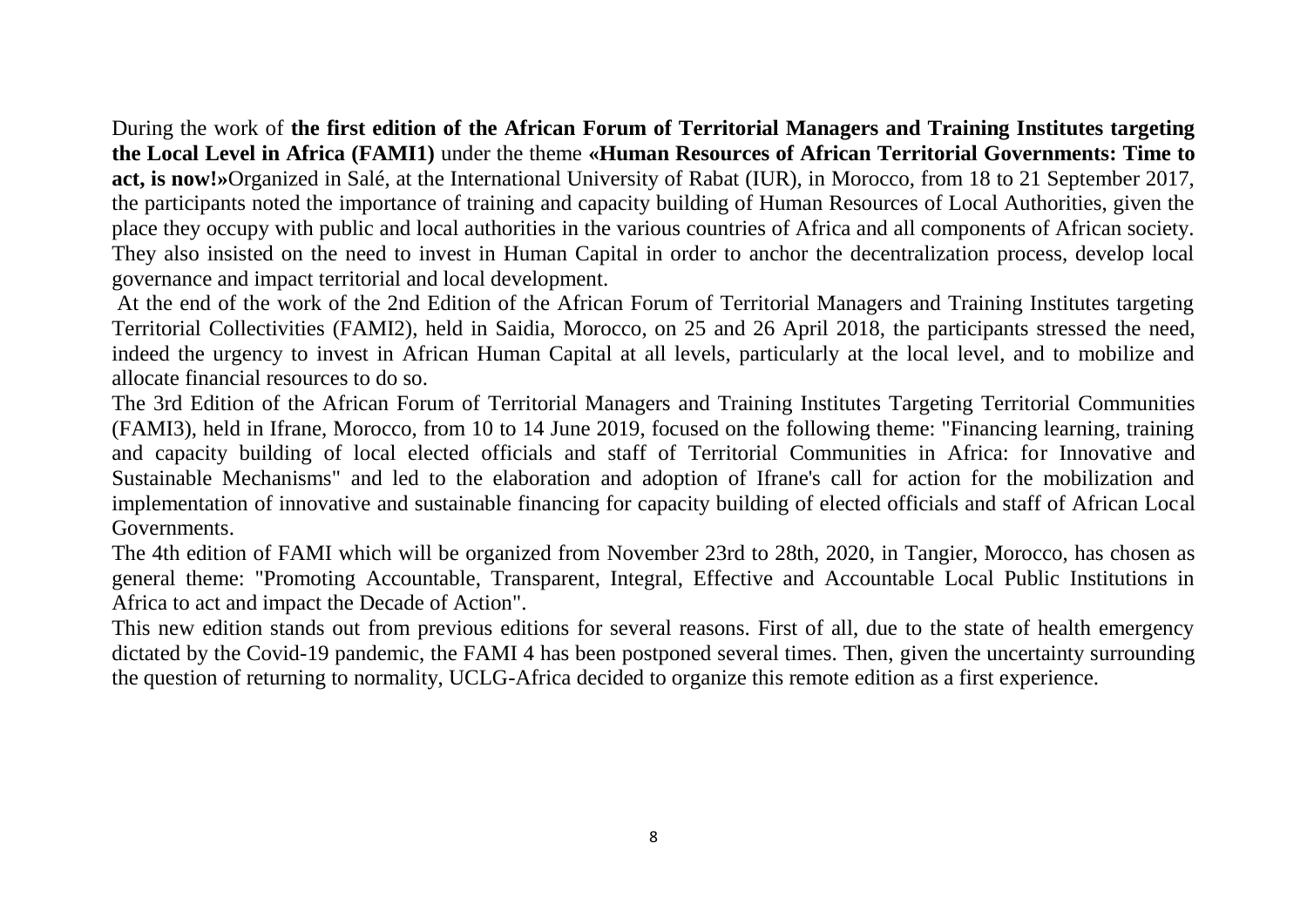## **MAIN OBJECTIVE**

The Forum will be an opportunity to exchange on the implementation of SDO 16 at the local level, particularly in Africa, to discuss the obstacles and challenges that continue to hamper this implementation and to share good practices and successful experiences contributing to the promotion and anchoring of responsible, transparent, honest, efficient and accountable local public institutions to move resolutely towards Sustainable Development.

## **SPECIFIC OBJECTIVES**

- Inform and sensitize the various actors and stakeholders on the centrality of the Decade of Action, particularly in Africa;

- To take stock of the implementation of SDO 16 at the local level, particularly in Africa ;

- To take stock of the implementation of the International and African Instruments on Preventing and Combating Corruption;

- Discuss Transformative Leadership that can drive radical change and lead to widespread improvements in people's lives;

- Share the new Principles of Effective Governance adopted by the UN in 2019;

- To exchange on the principles and modalities of promoting integrity of political leaders and public officials at the local level;

- To give visibility to and learn from good practices and successful experiences from around the world on issues related to the Forum Theme;

- To provide a space for awareness raising, training, capacity building, peer learning and networking for Local Elected Officials, Territorial Managers and Training Institutions;

- Discover a new Region of the Kingdom of Morocco, namely the Region of Tangier-Tetouan-Al Hoceima;

- Convene the 5th Academic Council of ALGA, including a Peer Learning event targeting the Academy's anchoring Institutes in Africa.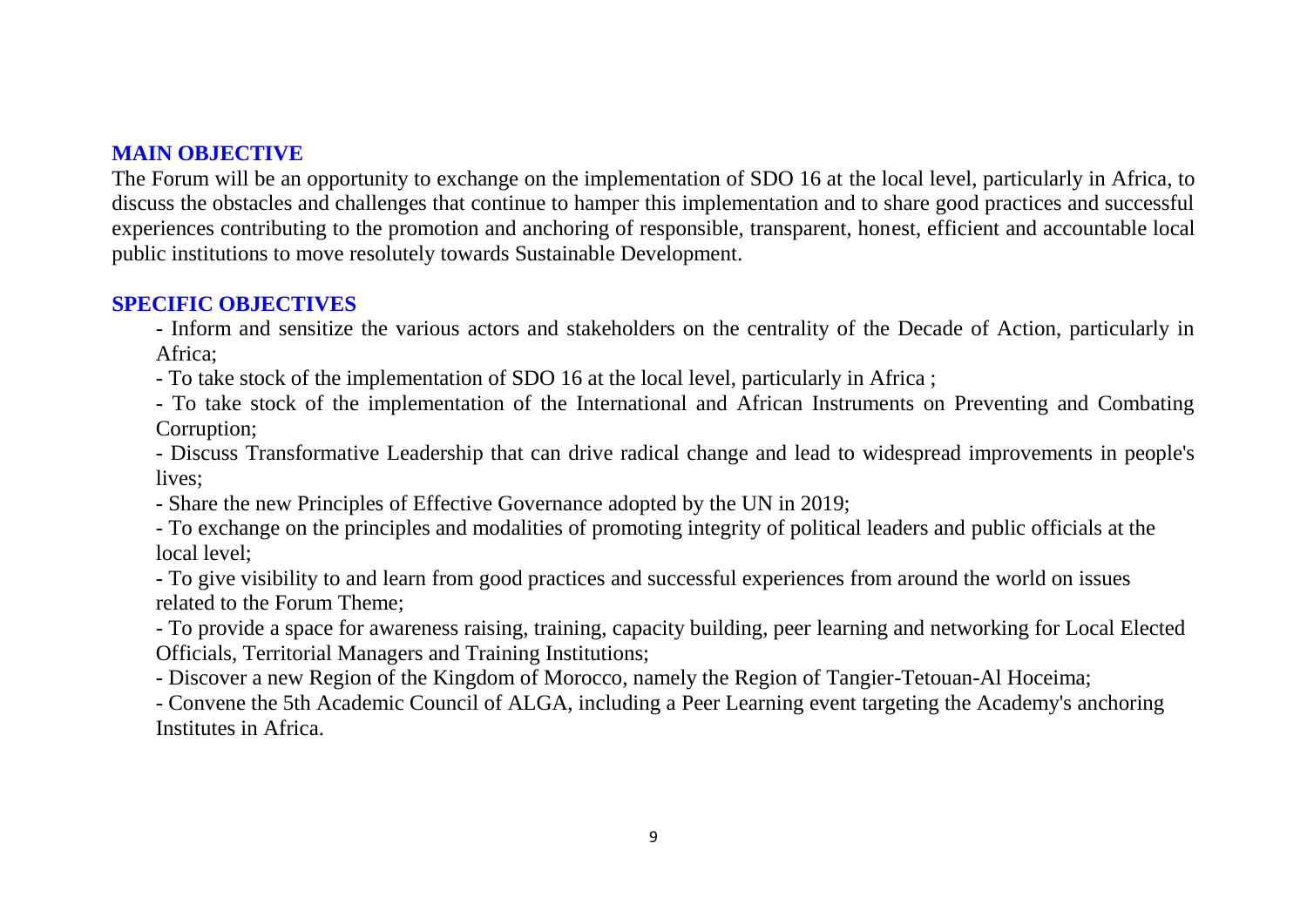#### **DATE AND VENUE**

From November 23rd to 28, 2020. Kingdom of Morocco, City of Tangier. The work of the FAMI will be online on Zoom Plateforme.

# **TARGET PUBLIC**

- Representatives of International Organizations.
- Representatives of States and National Governments.
- Territorial Communities.
- The National Associations of Territorial Communities.
- The Local Elected Officials.
- African Territorial Managers.
- UCLG-Africa's ALGA Anchoring Institutes and its Partners.
- Development Partners and Donors.
- The components of Civil Society.
- Universities and Training Institutions.
- Representatives of the Private Sector, etc...

# **MAIN SEGMENTS OF THE EVENT**

- A formal opening session with a special guest.
- A plenary session dedicated to the general theme of the Forum.
- Parallel workshops.

- Days of information, awareness raising, capacity building and exchange of good practices on Governance, Principles of Public Administration, Transparency, Prevention and Fight against Corruption.

- 5th Meeting of the Academic Council of ALGA.
- Excursion and discovery online of the Cultural Heritage of the Region of Tangier-Tétouan-Al Hoceima.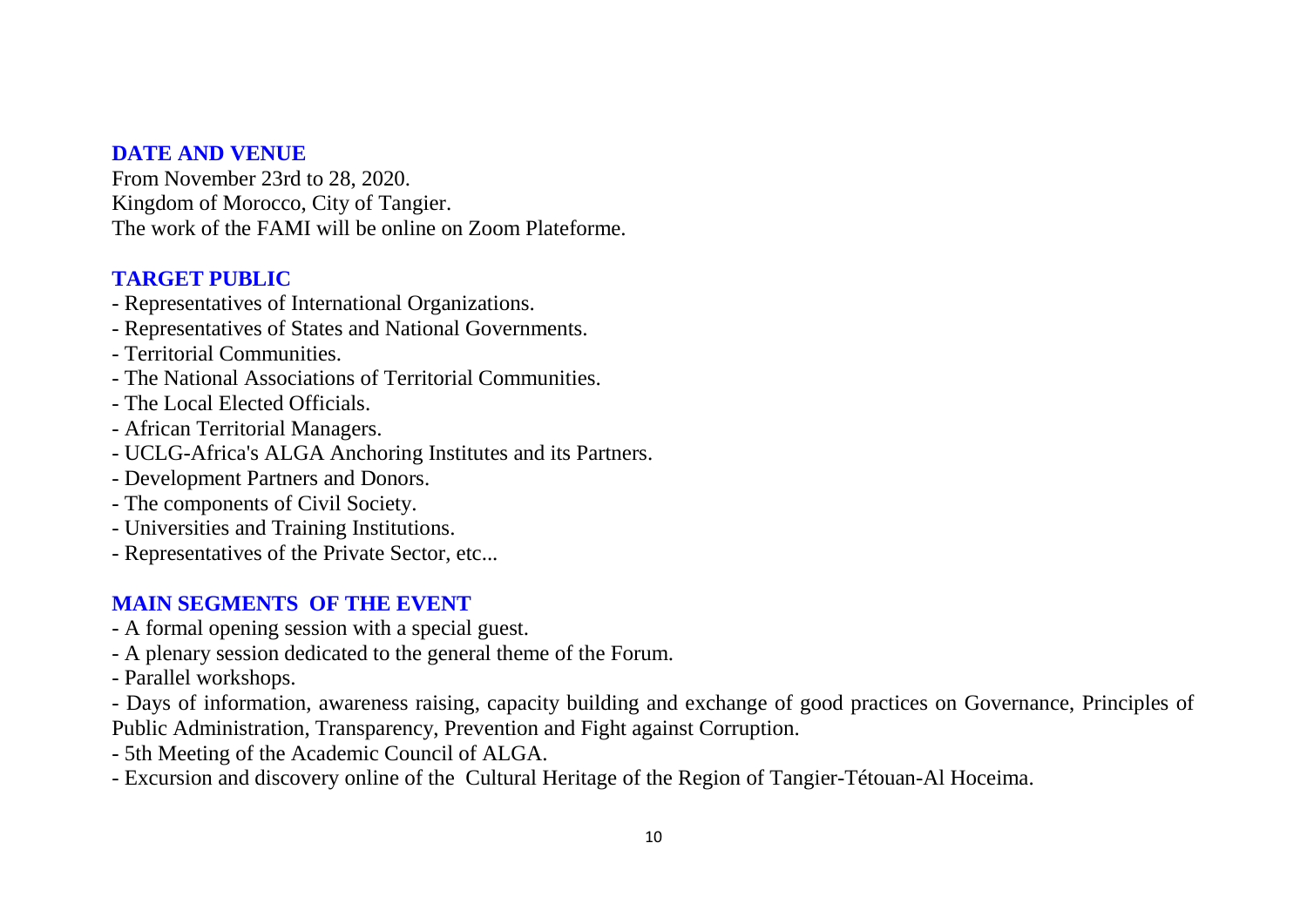### **ORGANIZERS & PARTNERS**

- United Cities and Local Governments of Africa (UCLG-Africa) and its African Academy of Local Authorities (ALGA).
- The Region of Tangier-Tétouan-Al Hoceima, Morocco.
- Partners currently being identified.

### **FORUM INFORMATION**

All information on the Forum, including the programme as well as practical and logistical aspects, can be found on the UCLG-Africa ALGA Website: **www.uclgafrica-alga.org**.

# **FORUM REGISTRATION**

To participate in the Forum and benefit from its work, you are cordially invited to register in advance:

- By sending your registration form to ALGA ;
- Or through the online registration platform on ALGA's website.

# **FORUM REGISTRATION AND PARTICIPATION FEES**

- For Members, Networks and Partners of UCLG-Africa in Africa: 300 euros.
- For non-members of UCLG-Africa and from outside Africa……: 400 euros.
- Spouses and accompanying persons……………………………..: 100 euros.
- For Delegations/Groups of more than 5 participants…………….: 20% discount.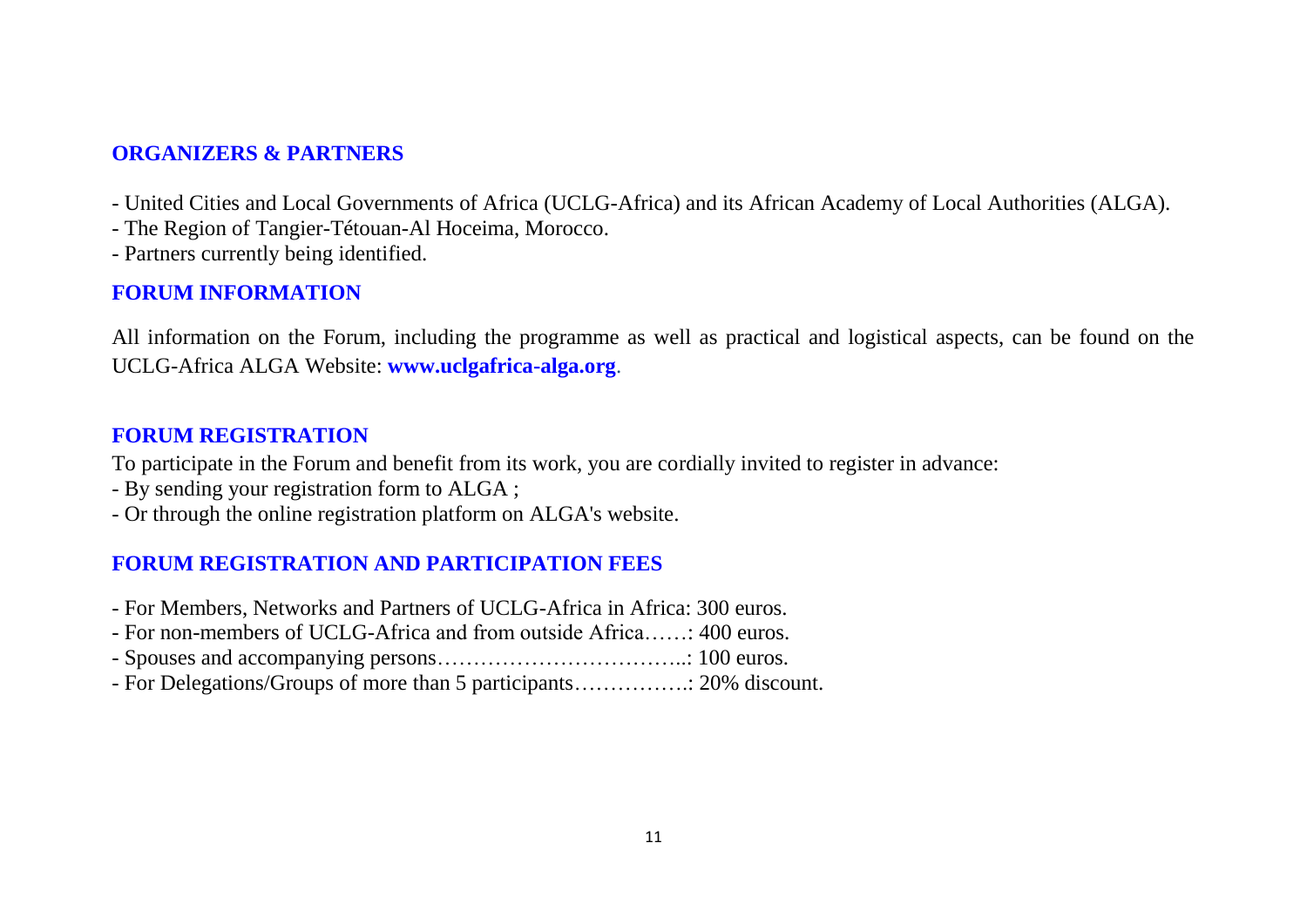#### **Registration fees can be paid:**

- By bank transfer directly to the UCLG-Africa Bank Account: BANK : BNPPARIBAS Address: 117, Boulevard HAUSSMANN 75008, Paris\_ France Beneficiary: UNITED CITIES AND LOCAL GOVERNMENTS OF AFRICA IBAN/ Bank Account Number: FR7630004005670001009726629 BIC/SWIFT code: BNPAFRPPINT The Bank Transfer must include the following statement: The full name of the interested party + UCLG-Africa / ALGA Forum 2020.

- Or upon arrival at the venue of the Forum and at the time of registration.

This registration fee entitles you to the following main services:

- Access and benefit from the work of the Forum in 4 languages : Arabic, English, French and Portugese.

- Reception of the Forum Kit and all the presentations that will be made during the Forum.

- A day of online excursion to discover Culture and Heritage of Tangier-Tétouan-Al Hoceima.

- A Certificate.